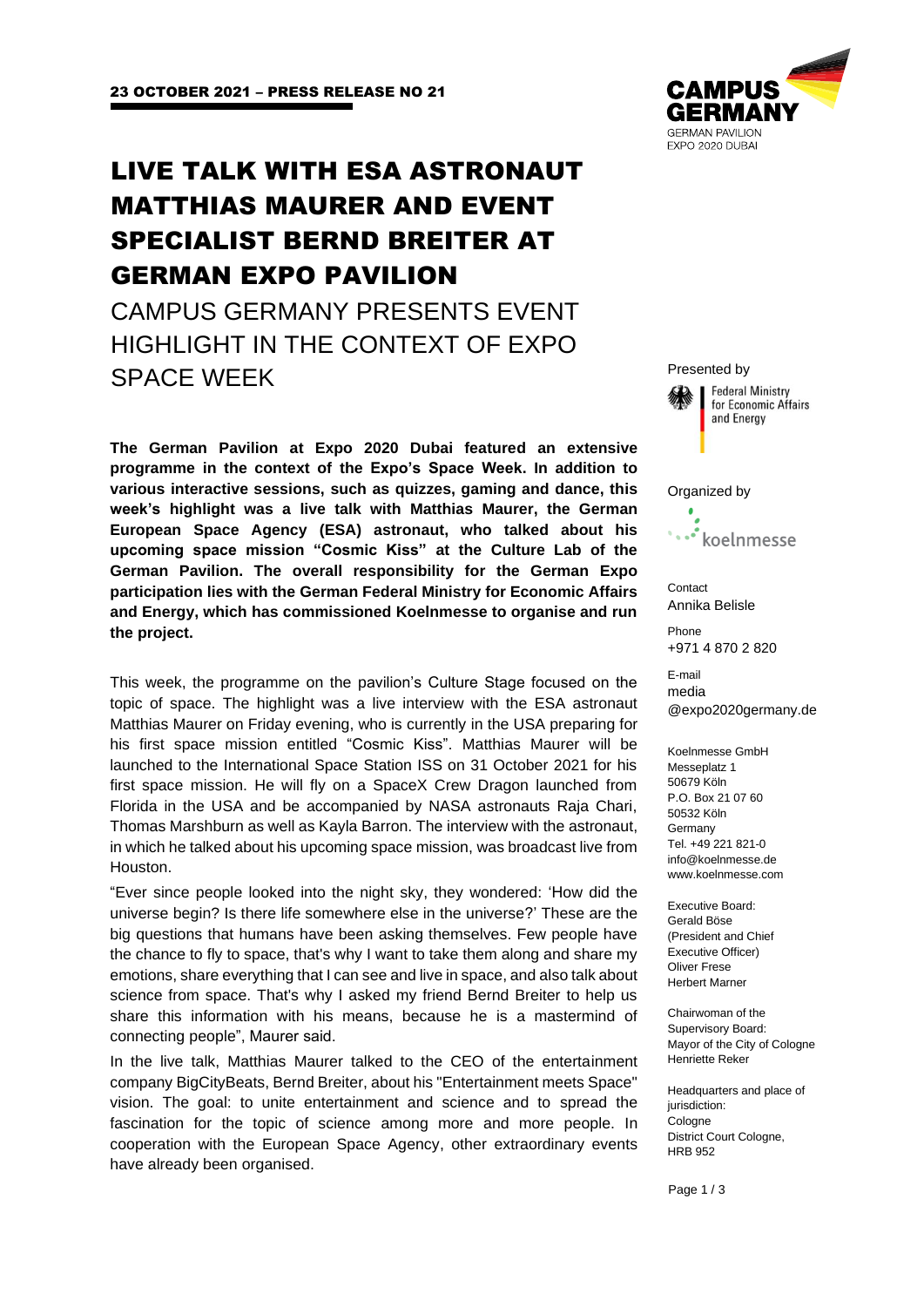

Over the next few months, visitors to the German Pavilion can expect a varied cultural programme with acts from the fields of dance, music, science, sports, gaming and visual arts.

## **Background information**

### **Expo 2020 Dubai and the German Pavilion**

The World Expo takes place from 1 October 2021 to 31 March 2022 in Dubai, where the theme is "Connecting Minds, Creating the Future". More than 190 countries are participating in what is the first Expo to be held in the Arabicspeaking region. The organisers are expecting over 70% of the visitors to come from overseas. Koelnmesse GmbH has been organising and running the German Pavilion at Expo 2020 Dubai on behalf of the Federal Ministry for Economic Affairs and Energy. The "German Pavilion Expo 2020 Dubai Consortium", comprising facts and fiction GmbH (Cologne) and NUSSLI Adunic AG (Hüttwilen, Switzerland), was in charge of concept design, planning and realisation. facts and fiction was responsible for content, exhibition and media design, and the pavilion was built by NUSSLI Adunic. The architecture and spatial design came from LAVA – Laboratory for Visionary Architecture (Berlin). The cultural programme, known as Culture Lab, has been put together by Frankfurt-based agency VOSS+FISCHER, working in a consortium with culture and media manager Mike P. Heisel. For more information, visit [https://www.expo2020germany.de/en/.](https://www.expo2020germany.de/en/)

#### **Note for editors**

Link to the livestream recording: [https://www.instagram.com/tv/CVVendLJ7AF/?utm\\_source=ig\\_web\\_butto](https://www.instagram.com/tv/CVVendLJ7AF/?utm_source=ig_web_button_share_sheet) [n\\_share\\_sheet](https://www.instagram.com/tv/CVVendLJ7AF/?utm_source=ig_web_button_share_sheet)

For this press release, we have made photos available for download: <https://www.expo2020germany.de/en/media/image-gallery/#events>

CAMPUS GERMANY images can be found in our online database at <https://www.expo2020germany.de/en/media/image-gallery/>

Press releases are archived at <https://www.expo2020germany.de/en/media/#pressreleases> Please send us a copy of any material you print.

For enquiries, please contact: Annika Belisle Head of Communications German Pavilion, Expo 2020 Dubai

Koelnmesse GmbH